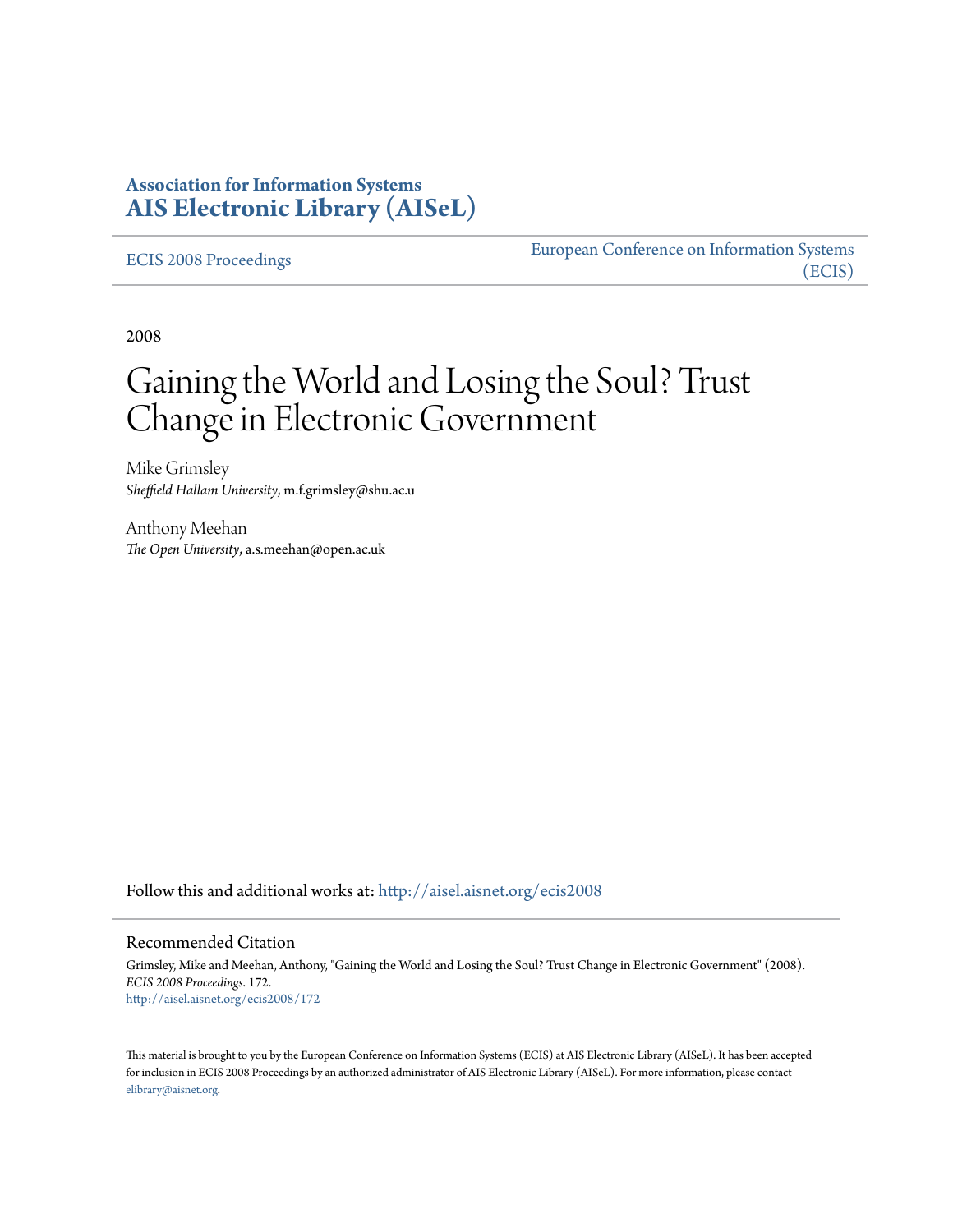# GAINING THE WORLD AND LOSING THE SOUL? – TRUST CHANGE IN ELECTRONIC GOVERNMENT

- Grimsley, Mike, Sheffield Hallam University, Pond Street, Sheffield, S1 1WB, UK, m.f.grimsley @shu.ac.uk
- Meehan, Anthony, The Open University, Walton Hall, Milton Keynes, MK7 6AA, UK, a.s.meehan@open.ac.uk

#### Abstract

*We describe an empirical study of reported changes in citizens trust when an electronic government system supporting the allocation of public housing was introduced by a local government body in south east England. (Similar systems have been introduced in most local government districts of the UK.) We present an analysis of survey data (521 respondents) showing that users of the electronicallymediated service were much more likely to report a reduction in trust as a result of their experience whilst people who used a more traditional mode of service delivery were much more likely to report improved trust. Using multivariate modelling approaches, we identify those aspects of respondents' experiences which most influence the reported changes in trust, both positive and negative. We interpret these experiential factors in terms of clients' needs when they are frustrated in their ability to contribute to the co-production of a public service. We suggest that the origin of the problem with the ICT-mediated mode of engagement with the service may be rooted in the deployment of a model of coproduction based upon e-commerce which was driven by central government targets and the related political agenda for service reform.*

*Keywords: electronic government, trust, co-production.*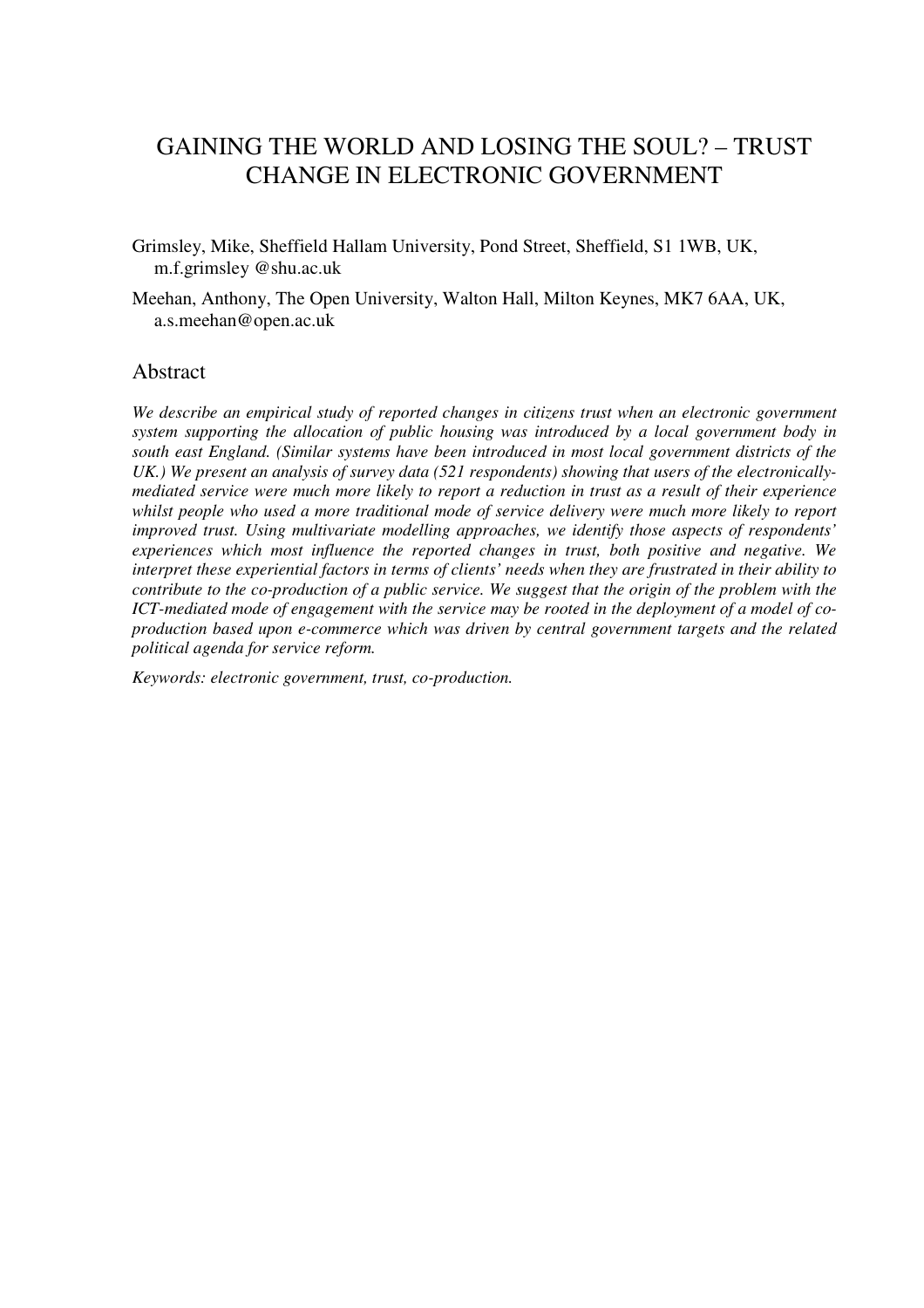# **1 INTRODUCTION**

In the United Kingdom (UK), as elsewhere, electronic government (e-Government) continues to be represented as a significant opportunity to realise efficiencies in delivery of public services (HMT, 2006, p3). Efficiencies, it is argued, release resources to address other dimensions of citizens' expectations and preferences, be they reduced rates of taxation or extended and new public services. From a government spending perspective at least, it seems there is a material world to gain from e-Government.

But for government and public services to be efficient, they must first be effective; that is they must go a long way towards realising *both* the personal and social outcomes sought by citizens and their elected governments (Moore, 1995; Kelly *et al*., 2002). Personal outcomes are related directly to specific services, for example, in respect of health care, education, housing, policing, justice and so on. Social outcomes are expressed in different terms such as social inclusion, community well-being, regeneration and sustainability, and, specifically, trust within communities and in government. Such outcomes feature prominently on the e-Government agenda (ODPM 2004, 2005). Here there is a different, and arguably more important, world to be gained from e-Government. This is the world of democratically expressed values and aspirations which may be viewed as an expression of the "soul" of a community.

An important question is: can e-Government assure the soul of a community whilst also pursuing the material goal of efficiency? In this paper we follow many others in taking trust, and specifically trust in government and its agents, as a key measure of community sustainability and well-being and our goal is to examine and understand how e-Government might on trust.

Most of the research literature on trust and e-Government has centred on users' trust in the technological artefacts themselves, often examining trust in terms of usability and/or security; very little empirical work has been reported on the impact of e-Government on the trust citizens express in government, its agencies, its officials, or its elected representatives. This paper describes an empirical study of the reported changes in citizens' trust when an e-Government system supporting the allocation of public housing was introduced by a local government body (council) in South East England. Similar schemes, so-called choice-based letting or CBL, schemes, have been introduced in many local government districts of England. We present an analysis of sample survey data (521 respondents). Using multivariate modelling approaches, we identify aspects of the respondents' experiences of the e-government system which most influence the reported changes in trust in officials, the council as institution, and elected representatives (councillors).

We seek to develop an understanding of these factors, grounded in psychological needs related to citizen empowerment and interpreted as antecedents of trust. Focusing on loss of trust, we locate one possible root of the problem in the adoption of e-commerce as a model of e-Government service provision and the recasting of citizens as 'customers' or 'consumers' (Clarke et al., 2007).

Finally, we consider some of the implications of this analysis for the design and management of e-Government systems which mediate citizens' experience of government and public services.

## **2 TRUST**

In the context of relations between government services and their clients, we consider clients' expressions of trust as reflecting a psychological state arising from their experience of vulnerability in the light of their expectations of the intentions and behaviour of the service provider. This formulation qualifies a very similar definition attributable to Dirks and Ferrin (2002); specifically, it seeks to avoid any notion that trust is simply dispositional or attitudinal. Instead we incline to the view of Calnan and Rowe (2006) and see trust as "constructed from [expectations and experiences of] behaviours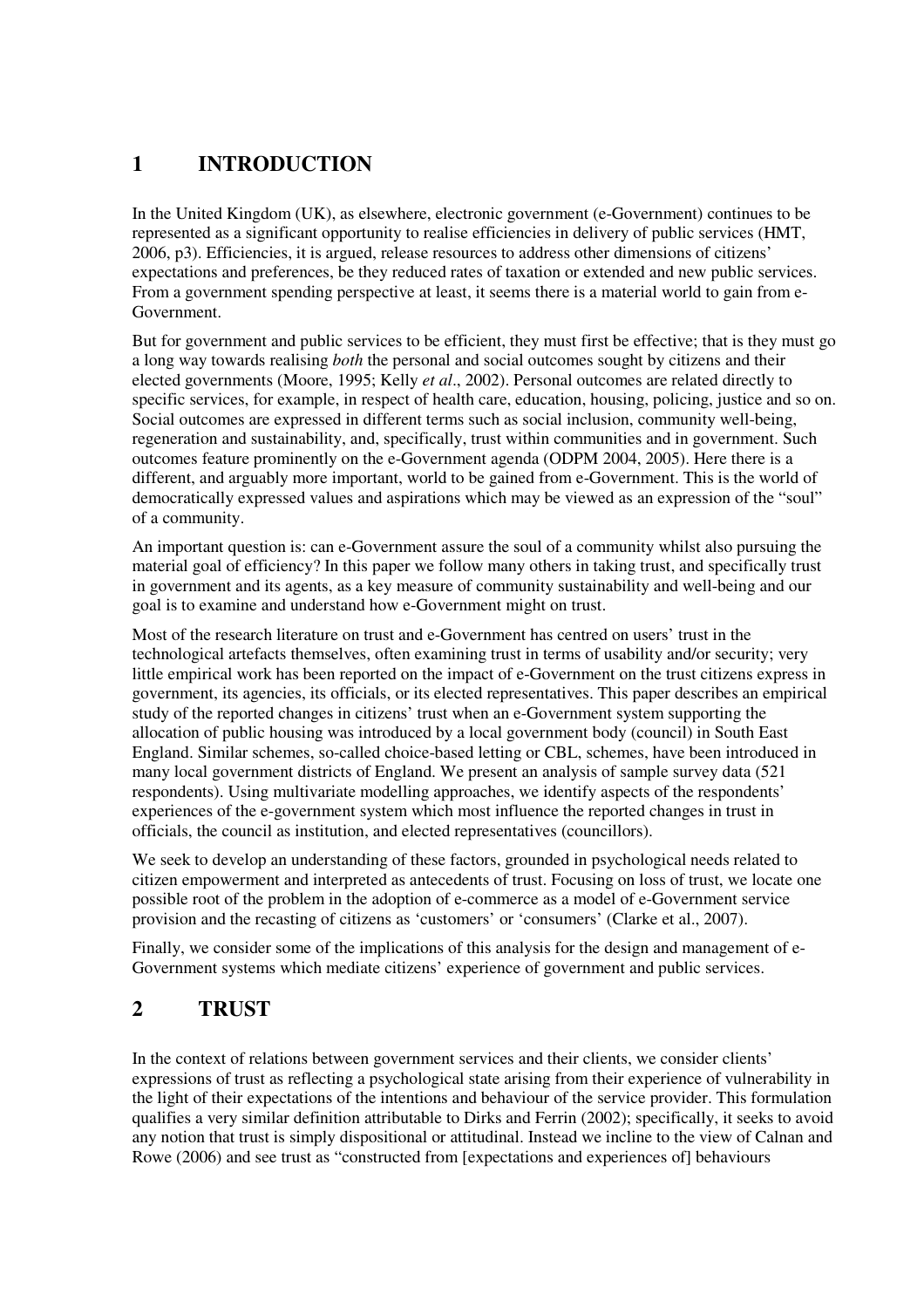underpinned by institutional rules, laws and customs"; in this case, people's experience of the relationship between themselves as people in need of public housing and a local council, its officers and their elected representatives as governmental agency administering public housing policy.

The connection between experience of vulnerability, in this sense, and trust as a psychological state is articulated by Luhmann (1994) who sees trust as arising in situations of risk, where one must accept the "possibility of future loss as a consequence of one's own action or omission" (p105). Of significance here is his observation that people attribute to themselves responsibility for choice of action and that people whose experience is one of not taking the right action at the right time are "likely to enter sooner or later into the vicious circle of not risking trust, losing possibilities of rational action, losing confidence in the system, and so on being that much less prepared to risk trust at all" and of "liv[ing] with a new type of anxiety about the future outcome of present decisions, and with a general suspicion of dishonest dealings" (p105). Thus, Luhmann points towards a link between corrosion of trust, anxiety, alienation and social exclusion.

Empirical evidence of this link is provided by MORI (2003) who demonstrated that "[t]he level of trust in an organisation affects levels of use and engagement with services. Some [people] avoid contact with services they do not trust unless it is absolutely essential. This can have a direct impact on how well services meet the wider community's needs". More generally too, wider community wellbeing and sustainability appear to be strongly associated with high-trust societies and trust is widely believed to be essential for their realisation (Green, et al., 2005).

The introduction of e-Government and ICT-mediated access to public services often brings with it a shift from traditional bureaucratic structures delivering public services towards an increased 'responsibilisation' of citizens and clients (Clarke, et al., 2007) as the balance of entitlements (rights) and responsibilities is shifted. If such a shift is to be pursued, it seems crucial that e-Government does nothing to undermine trust; ideally, it should enhance trust.

In related work on trust in public services in general, we have described a model based upon perceptions of service outcomes and upon well-informedness, influence, and control in one's personal life as three mediating experiential factors (Grimsley and Meehan, 2007). In this present paper we examine specifically the issue of the impact of an e-Government application on clients' expressed trust in public officials, services and elected representatives.

## **3 CASE STUDY**

We have undertaken a survey of people using a recently deployed e-Government system which mediates their engagement with a local government housing department when they are seeking new or alternative public or social housing. We begin this section with a brief description of this context, followed by an account of the survey instrument and the analytical methods used.

### 3.1 Choice-based letting (CBL)

In England, as in many other countries, local government authorities (councils) maintain a stock of public housing, serving a number of economic and social functions. Many local councils administer their housing stock through a housing department, accountable to the elected council, but managed and staffed by professional council officers. Historically, many housing departments have been organised as bureaucracies, adopting professional attitudes to clients and administering housing stock 'in the public interest'. In doing so, these departments have been the locus of expertise, power and authority in relation to their clients. E-Government systems embodying choice-based letting (CBL) represent a potentially significant departure from the traditional approach to allocation of public housing. Such schemes have sought to increase the extent to which clients are more routinely involved in the work of finding a solution to their accommodation needs - a process of co-production.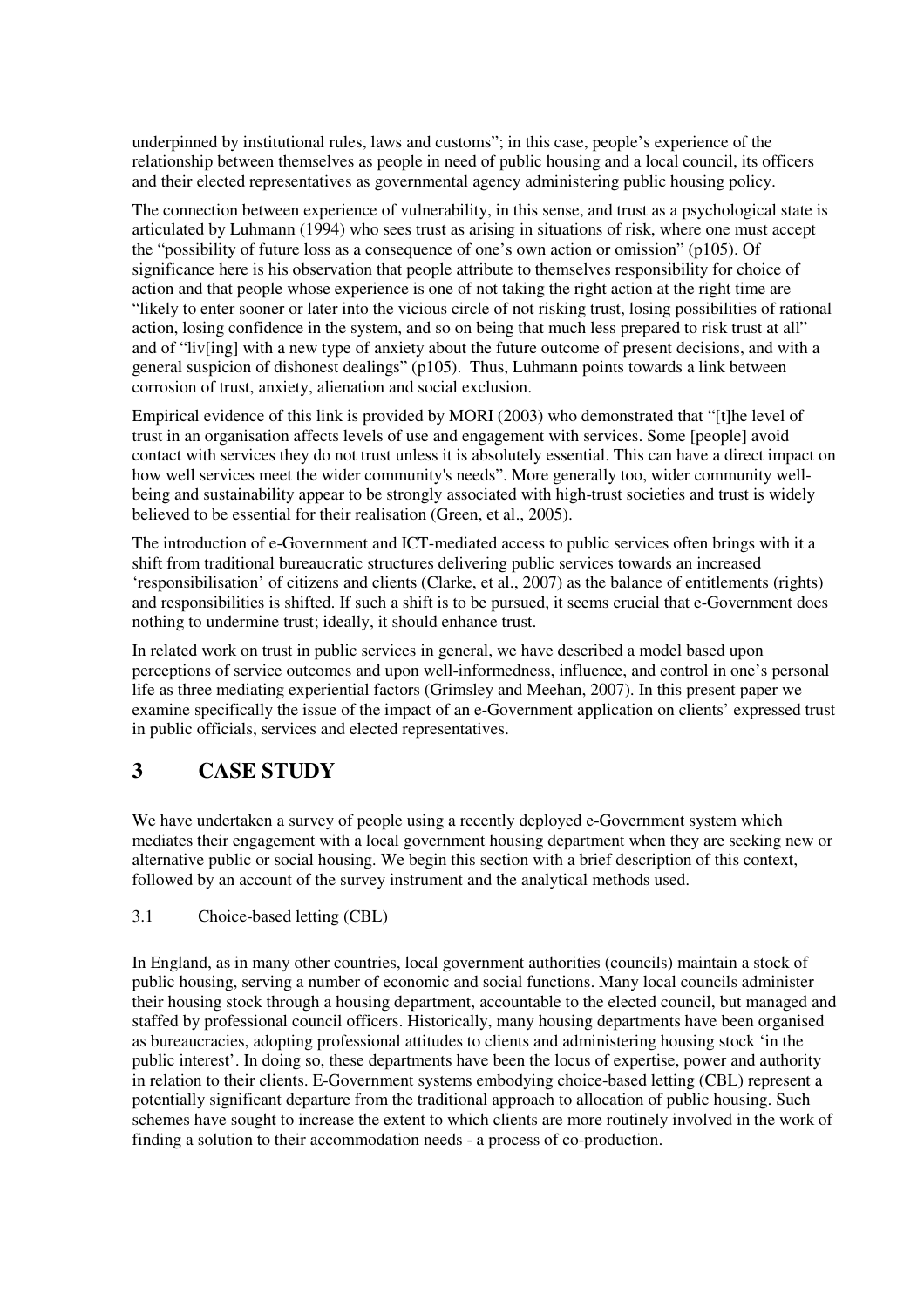CBL systems use modern electronic communications technology such as the Internet, text messaging from mobile phones, and automated telephone answering and recording, to support clients in respect of each of the three stages described below. Additionally, clients may contact their Local Housing Office (LHO). Back-office systems remain predominantly personnel-based. Officials make the initial assessment of housing need, respond to clients' queries, and determine the allocation of each property.

Once clients have been accepted as being in need of housing, engaging with the allocation system can be viewed as a three stage process in which clients often use a 'pick and mix' approach:

- *Finding out about properties*. Information about properties is publicly available on the Internet, in the pages of a local newspaper, and at the LHO. Some Internet users refer initially to the local paper, accessing the Internet only if there is a property of interest.
- *Bidding*. To use electronic bidding, clients must first register to obtain a personal identity code (ID. Some electronic bidders use one means to place a bid and another to check that it has been received; this may involve contacting their LHO.
- *Feedback*. With the exception of those relying exclusively on text messaging, registered electronic bidders can monitor their position relative to other bidders for a property. All clients can monitor progress by enquiring at their LHO. When an allocation has been made, feedback detailing the total number of bids made for a property, together with the priority band and accrued waiting time of the successful bidder, is made publicly available on the Internet. Any client can receive more detailed feedback from their LHO.

At some time, most clients will seek to contact their LHO in order to enquire about a particular bid or to revisit the details of their needs, hoping to improve their likelihood of success. Some clients do not engage with any of the electronic systems at all, relying wholly upon contact with the LHO.

Of course, given the high demand for a limited supply of public housing, most clients will repeat this cycle many times in their efforts to find suitable accommodation.

#### 3.2 CBL and Co-Production of Services

It is appropriate to recognise that the development of ICT-mediated CBL is, in many ways, at the forefront of strategic capability in electronic government service delivery. We can discern three strategic modes of interaction between people and e-government systems:

- Information seeking (e.g. looking for the 'what, where, when, and why').
- Transactional (e.g. paying taxes, parking-fines, applying for planning permission, etc.)
- Complex problem solving (e.g. interacting with social services, school allocation, public housing, justice, etc. and possibly more than one agency).

This taxonomy echoes that of Hughes (2003), which features four developmental stages: Information, Interaction, Processing, and Transaction (see Cordella, 2007). However, we feel the conventional representation of Hughes's taxonomy doesn't fully acknowledge the difficulties of developing systems that equip people to contribute effectively to the solution of often intractable personal and social problems.

We suggest there is a more subtle (and important) distinction between the two taxonomies. In our formulation we seek to emphasise the extent to which the client's responsibility for the co-production of the service is maintained, or even increases. Co-production implies that 'citizens can play an active role in producing public goods and services of consequence to them' (Ostrom, 1996, p1073) and to this end 'public services can either elicit synergistic, cooperative behaviour from clients that improves the overall quality of service delivery, or may fail to do so' (Joshi and Moore, 2004, p39). By contrast, in Hughes's conception, it is the system that becomes more and more capable in respect of problem solving. (Dunleavy, et al., 2005) have observed that the thinking underpinning the development of early e-governments systems, characterised as New Public Management (NPM), has served to diminish people's ability to solve complex problems.)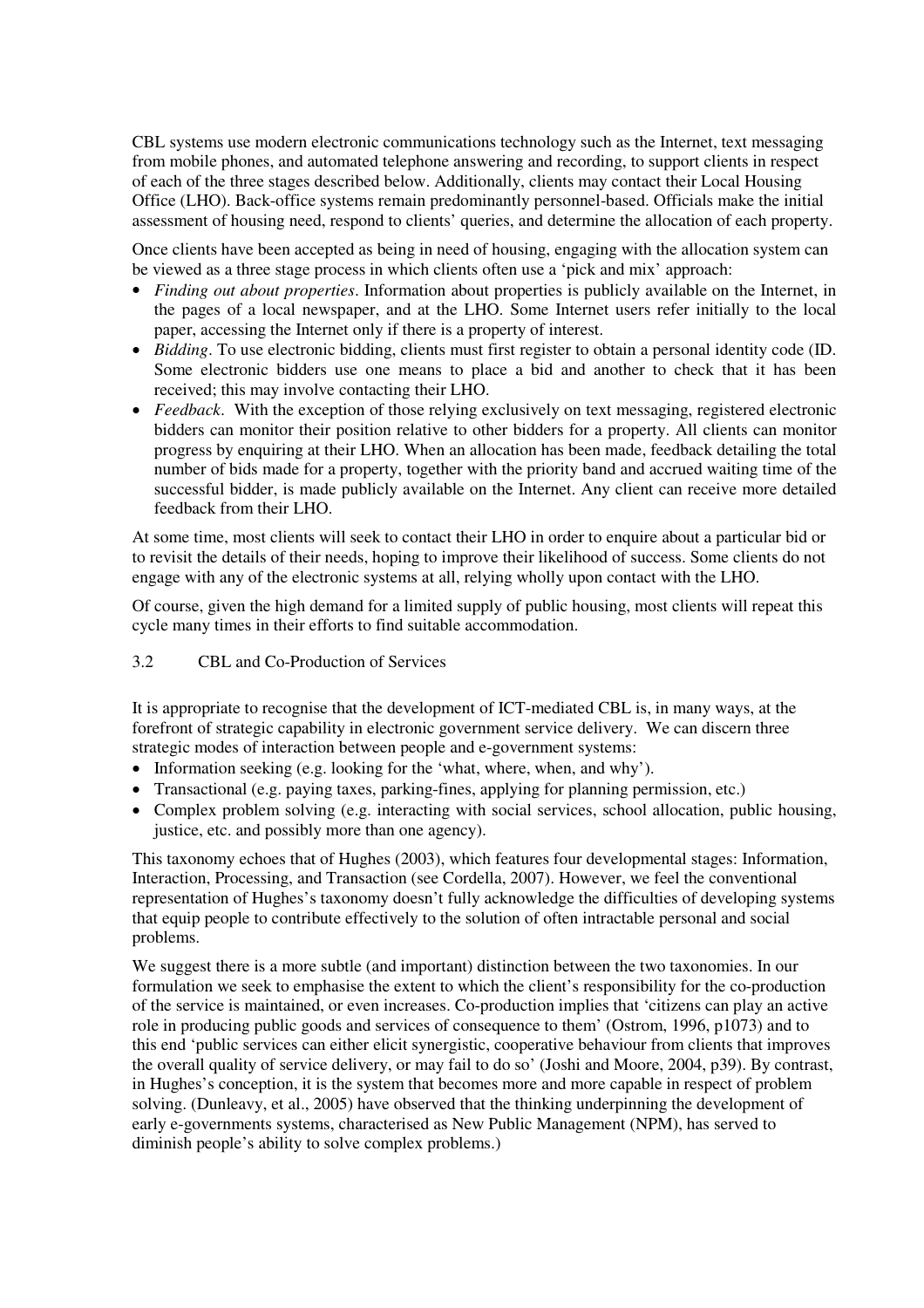From our perspective, co-production is an important concept as the extent to which it is made evident in the design of a system shapes or frames users' expectations. This shaping is particularly strong in the case of 'choice-based letting' which implies that the work co-production is the exercise of 'choice', in contrast to the expectations associated with the system it replaced – widely known as the housing *waiting* list.

#### 3.3 Survey and Analysis

We explored clients' evaluations of the CBL system by means of a survey, six months post launch. A questionnaire designed which recorded a number of aspects of users' experience of the CBL system, their attitudes towards it and towards the council officers, the council itself, and the elected councillors who are democratically accountable for housing policy. (For a full copy of the survey instrument, see <http://www.grimsleymeehan.co.uk/>.) The questionnaire was sent to all clients recognised by the council as 'in need of housing'; 2315 clients were registered to use the ICT-mediated system and 3625 were not. There were minor differences between the two survey instruments to reflect the clients' registration status.

Of those surveyed, 244 (11%) registered users responded and 427 (12%) non-registered uses responded. This is a relatively low, though not unusual, response rate for a self-completion postal survey, for which returns of between 10% and 30% may be expected. Factors which may have influenced response rates include the length of the survey form (70 items over nine pages), the time of year (the survey coincided with the end of the summer holiday period and the return of children to school), the relatively short period within which to respond, and the fact that no reminder letters were issued due to time and resource constraints. Nonetheless, the number of clients who did respond enable us to be confident about statements we make about the experiences of respondents, though less so about statements concerning all clients.

The questionnaire featured a number measurement items and the analysis created further derived measures related to client experiences and attitudes. Coding of original and derived measures was designed to facilitate multinomial logistic regression modelling from which were derived appropriate odds ratios (see below).

Measurement items were grouped in keeping with the focus of this paper as follows.

*Trust change* was measured using three items, each with a 3-point response scale. Respondents were asked to state whether their experience of the system had led to 'more trust', the 'same trust', or 'less trust' (scored 1-3, respectively) in each of: housing officers; the council; the elected councillors.

A derived score for 'overall trust change' summed the individual item scores and thus takes values in the range 3-9, with a score of 3 reflecting a loss of trust in all three and 9 an enhancement of trust in all three.

*Service Experience* was measured via a number of items that relate to clients' ability to engage 'coproductively' with the service:

- 'the extent to which clients felt able to influence or negotiate' and 'the extent to which clients felt more empowered', 'the extent to which they were helped to appreciate why other applicants experienced positive outcomes when they did not', 'the extent to which users have been helped to think of alternative solutions to their accommodation need', 'the extent to which clients felt that they had become better informed in respect of housing policy in general';
- two further items related to clients experiences of engaging with housing officers directly: 'how easy it was to speak to a housing officer when needed' and 'whether officers were able to answer queries in a reasonable length of time'.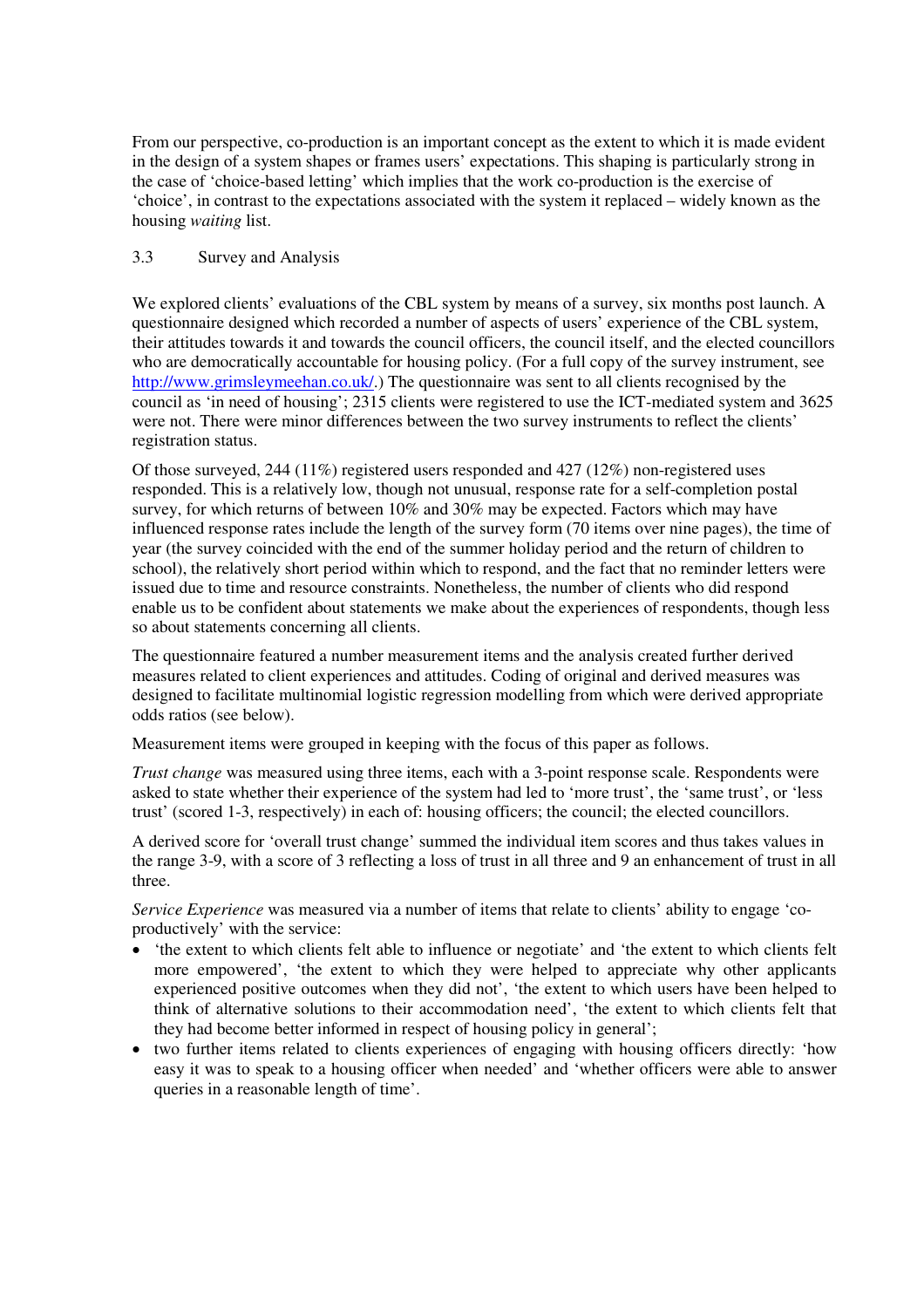# **4 OVERVIEW OF RESULTS**

It is not feasible to give a detailed account of the modelling in the space allowed for this paper. Instead we provide a high-level summary of the main points gleaned from the multivariate modelling. In doing so, we are careful to be conservative in making relatively general assertions.

### 4.1 Overall Trust Change

Viewed broadly across all respondents, six months after the launch of the new scheme just under one quarter (22.8%) of respondents reported an increase in overall trust resulting from the system, a further quarter (26.7%) reported a decrease in overall trust, and the remaining half (50.5%) reported no change in overall trust.

About one in five respondents felt less trust in housing officers, the council and elected councillors, respectively. In terms of overall increased trust, marginally more respondents (20.7%) reported an increase in trust in the council, than in housing staff  $(17.5\%)$  or elected councillors  $(12.5\%)$ .

#### 4.2 Trust and ICT

We now examine differences in trust change reported by people who were registered to use the full range of ICT-mediated facilities of the new system (labelled ICT-users) compared to those not so registered (labelled non-users), that is those choosing, in the main, to go through their Local Housing Office to bid, monitor and receive feedback. (Note, however, that about a quarter of this group did use the internet to search for possible properties).

Tables 1-3 make clear that, for the ICT-users, the experience of CBL seems to have had a relatively negative effect on the trust in Housing Officers, the Council, and Elected Councillor. For non-users there is a relatively positive effect. In each table a larger percentage of ICT-users feel a worsening of trust than an improvement; more non-users feel an improvement in trust than feel a worsening of trust (Tables 1-3).

|                          | ICT-User respondents<br>$(N=244)$ |    | Non-User respondents<br>$(N=427)$ |    |
|--------------------------|-----------------------------------|----|-----------------------------------|----|
| Reported Change in Trust | No.                               | %  | No.                               | %  |
| More                     | 22                                |    | 97                                | 23 |
| Same                     | 143                               | 58 | 131                               |    |
| Worse                    | 53                                | 22 | 66                                |    |
| Missing                  | 26                                |    | 133                               |    |

| Table 1. Change client in trust in Housing Officers. |  |  |  |  |  |  |
|------------------------------------------------------|--|--|--|--|--|--|
|------------------------------------------------------|--|--|--|--|--|--|

|                          | ICT-User respondents<br>$(N=244)$ |     | Non-User respondents<br>$(N=427)$ |    |
|--------------------------|-----------------------------------|-----|-----------------------------------|----|
| Reported Change in Trust | No.                               | %   | No.                               | %  |
| More                     | 24                                | 1() | 119                               | 28 |
| Same                     | 137                               | 56  | 127                               | 30 |
| Worse                    | 57                                | 23  | 54                                | 12 |
| Missing                  | 26                                |     | 127                               |    |

*Table 2. Change in client trust in the Council.*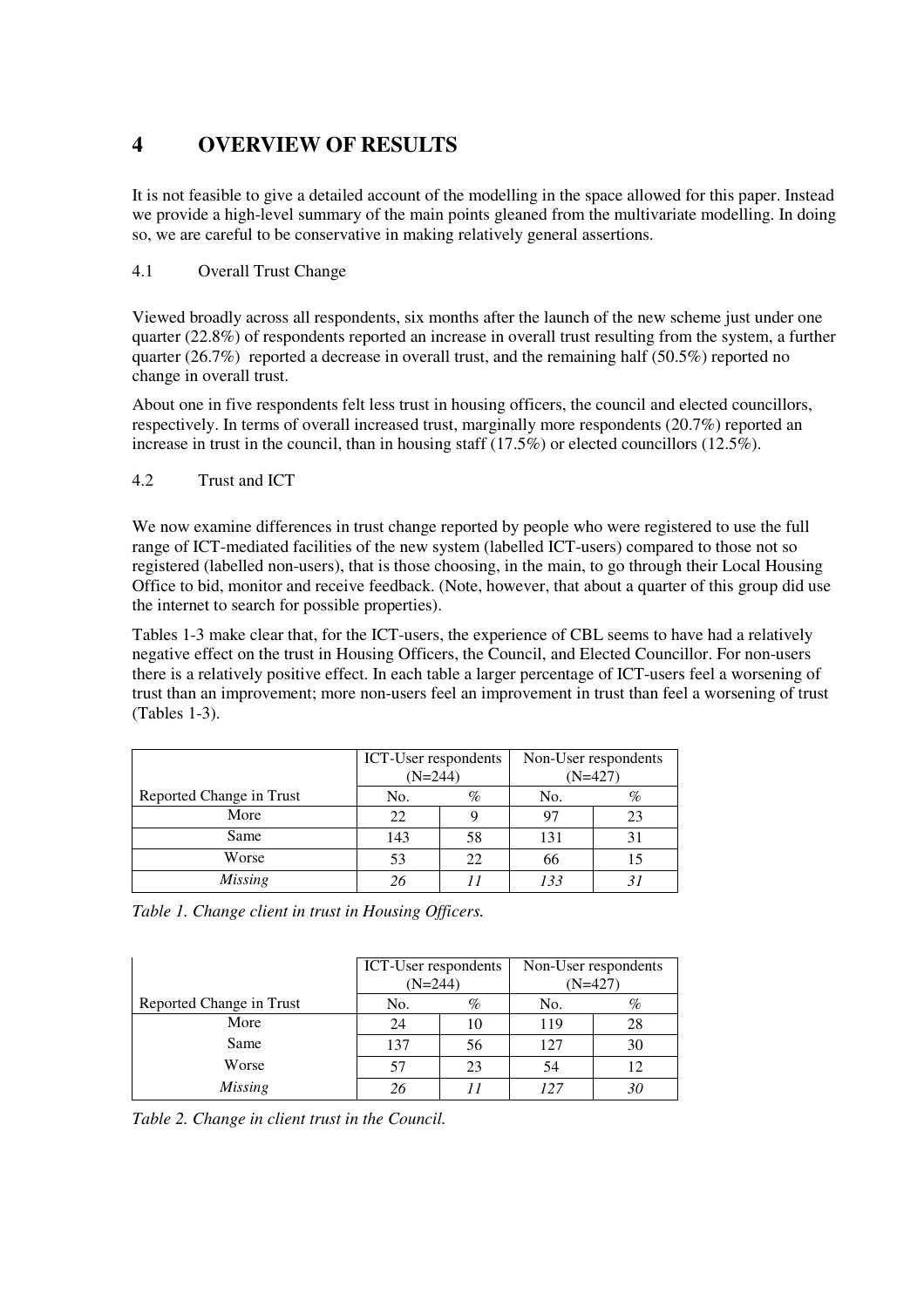|                          | ICT-User respondents<br>$(N=244)$ |    | Non-User respondents<br>$(N=427)$ |      |
|--------------------------|-----------------------------------|----|-----------------------------------|------|
| Reported Change in Trust | No.                               | %  | No.                               | $\%$ |
| More                     | 13                                |    | 72                                |      |
| Same                     | 137                               | 56 | 151                               | 35   |
| Worse                    | 59                                | 24 | 64                                |      |
| Missing                  | 35                                |    | 140                               |      |

*Table 3. Change in client trust in Elected Councillors.*

Statistically, ICT-users were, on average, about four times as likely to report a decrease in overall trust as opposed to reporting an increase in overall trust, when compared with non-users and this relative effect was broadly the same in respect of changed trust in housing officers, the council, elected councillors.

4.3 Experiential Factors Underpinning Trust Change

In considering experiential factors that appear to most influence changes in trust we aimed to identify differences in the way factors relate to trust in housing officers, the council itself, and elected councillors. It is evident that changes in trust are associated with age and length of time waiting so appropriate statistical adjustments were made to allow for this.

The findings for explanatory experiential factors are summarised as follows.

*Appreciating the (negative) personal outcomes of bidding*. A very prominent factor associated with changes in trust appears to be the extent to which people feel that they appreciate why others are allocated a property when they are not. The effect of this factor is particularly important in relation to trust in housing officers and the council. Compared with people who rarely feel they understand the outcome of an application, people who usually feel they understand are 40 times as likely to report increased trust rather than decreased trust in housing officers, and 50 times as likely in respect of trusting the council. The effect on trust in councillors is less than this, but still very appreciable. - a factor of 13.

*Being able to speak to a housing officer when needed*. This factor has a particularly apparent notable influence on changed trust in housing officers. Relative to people who found it difficult to speak to a housing officer when needed, people who found it easy were more than 17 times as likely to report an increase in trust in housing officers compared to those reporting a decrease in trust. This compares with a factor of 11 times for trust in the council and just over three times for trust in councillors.

*Influencing and negotiating*. Relative to people who rarely feel able to influence or negotiate, people who feel the new system usually helps in this respect are seven times more likely to express increased trust in housing officers compared to decreased trust. Interestingly, the effect on trust is even more pronounced in relation to the council in general, where the corresponding likelihood is nearly 15. This factor also impacts on trust in councillors, but to a less pronounced degree. In this case, the ratio is just over four.

*The ability of housing officers to answer queries in a reasonable length of time*. This factor is comparable in importance to the perceived ability to influence and negotiate, although its impact in relation to trust in the council is less pronounced.

*Feeling better informed about housing in general*. The evidence is that there is no difference in the proportions of ICT-users and non-users reporting no improvement in understanding of policy (32% and 31%, respectively) and, indeed, there is an appreciably larger proportion of ICT-users reporting an improved understanding of 'housing in general' compared to non-users (50% and 37%). This factor has the greatest influence on trust in elected councillors. Compared to people who do not usually feel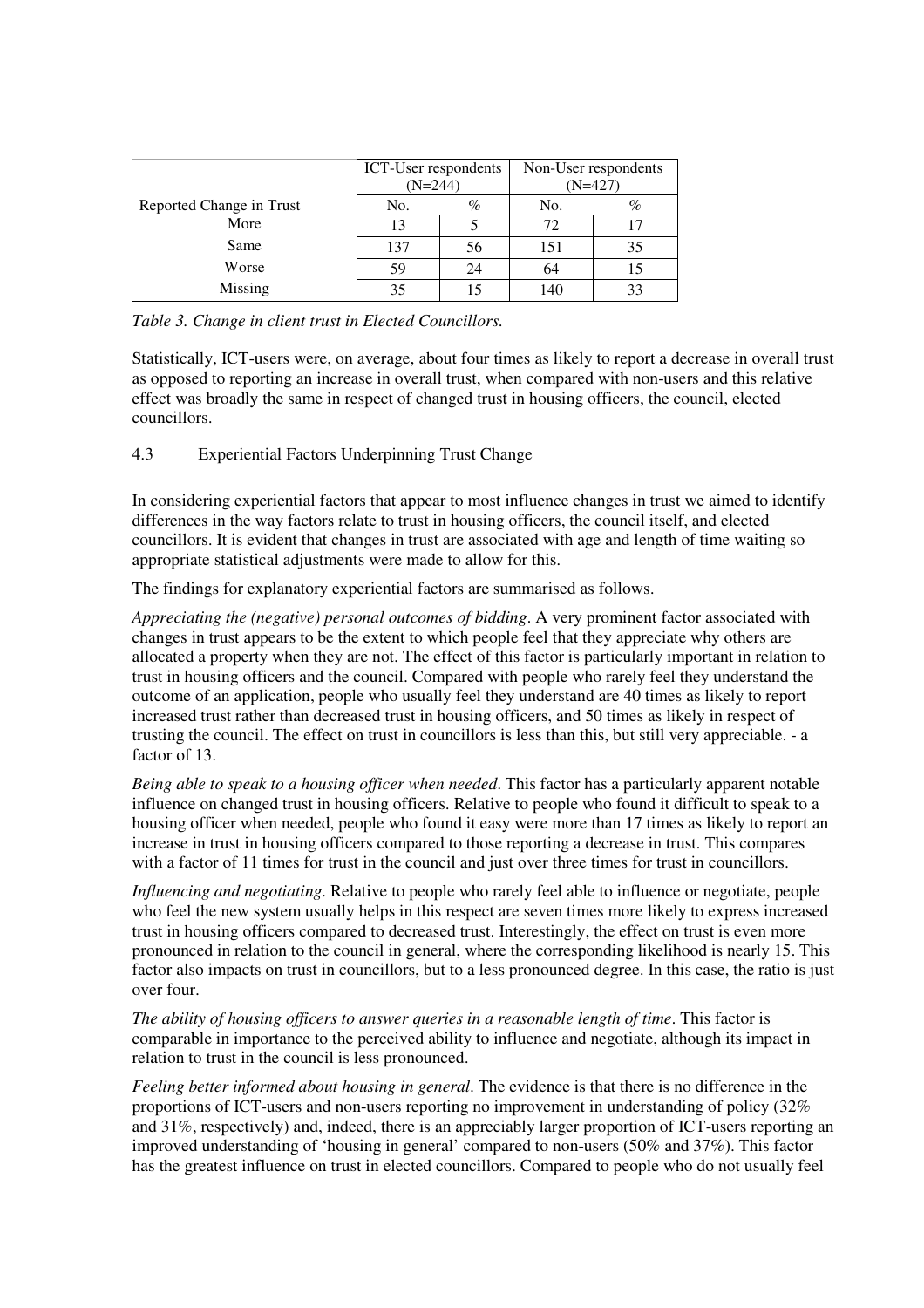better informed about housing in general, people who do are more than 15 times as likely to report an increased trust in councillors compared with people reporting decreased trust in councillors, on the basis of their experience with TCH. There is also evidence of a fairly strong effect on trust in housing officers (11 times as likely) and on the council (eight times as likely).

*Being helped to consider alternatives*. A factor that seems to be a particularly strong influence on trust in councillors (whilst being of relatively marginal or no influence in relation to trust in officers and the council) is the extent to which people feel that they are helped to consider alternative solutions to their housing needs. Compared with people who rarely feel helped in this way, others are more than five times as likely to express increased trust in councillors as decreased trust.

*Feeling more empowered*. A sense of feeling more empowered has a very noticeable impact on trust in the council and an appreciable impact on trust in housing officers. Its contribution to trust change in councillors is not significant.

One way of obtaining a more general overview of the factors driving trust change in housing officers, the council and elected councillors is to seek to rank the factors. (In the rankings below, it should be noted that the first two (numbered) factors in each case appear particularly prominent. The remaining (bulleted) factors are also statistically significant but their relative rankings may not be reliable.)

Trust in **housing officers** is principally driven by:

- 1. Client's appreciation of why they themselves are unsuccessful in an application.
- 2. Ease of contacting a housing officer when needed.
- Being better informed about housing in general.
- Sense of empowerment.
- Being more able to influence/negotiate.
- Ability of a housing officer to answer queries in a reasonable length of time.

Trust in the **council** is principally driven by:

- 1. Client's appreciation of why they are unsuccessful in an application.
- 2. Sense of empowerment.
- Being more able to influence/negotiate.
- Ease of contacting a housing officer when needed.
- Being better informed about housing in general.
- Ability of housing officer to answer queries in a reasonable length of time.

Trust in **elected councillors** is principally driven by:

- 1. Being better informed about housing in general.
- 2. Client's appreciation of why they are unsuccessful in an application.
- 3. Being helped to consider alternatives to their accommodation needs.

### **5 DISCUSSION**

In our account of trust (section 2) we presented clients' trust as a psychological state constructed in the light of their expectations and experiences of public service behaviour (underpinned by perceptions of rules, laws and customs), which we characterised as shifting from traditional bureaucratic provision to co-production. We pointed towards a possible link between experience of not taking the right action at the right time (essential for successful co-production) and entering a spiral of not risking trust, losing possibilities of rational action, losing confidence in the system, and being less prepared to risk trust at all. In this discussion, we consider our empirical findings, presented above, in relation to this hypothesised link between clients' trust and their ability to act appropriately in the context of coproduction of their desired outcome.

It is evident that most respondents, and especially ICT-users, consider that they now have a better understanding of 'housing in general'; this we might characterise as an improvement in transparency.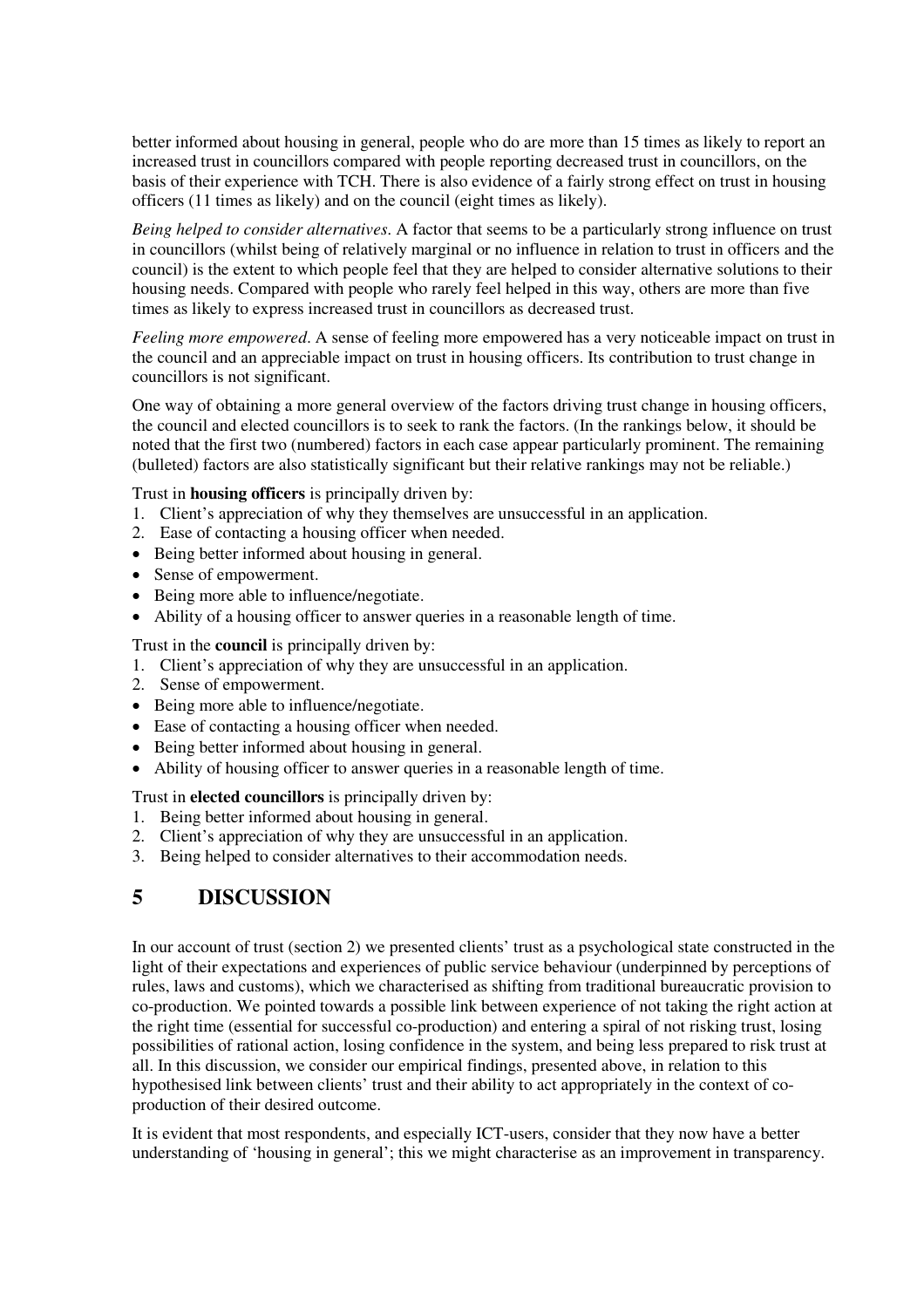Despite this, those clients using ICT to apply for a property that is available, monitor the progress of their bid, and obtain information about the outcome, are much more likely than non-ICT users to report a reduction in trust in housing officers, in the council and in elected councillors. Examining the relative significance of the different experiential factors, it is also clear that a client's appreciation of why they are unsuccessful when others are not is the single most important factor influencing trust change. Thus, there is a clear implication that the ICT-mediated mode of engagement does not sufficiently satisfy clients' needs or expectations in respect of coming to understand outcomes in the way that engagement with a housing officer does. Overall some 38% of registered ICT-users compared with 27% of non-users felt that they rarely understood why they were unsuccessful. How might this impact trust in the terms we have set out?

One explanation for this is that this factor is related strongly to the perception of fairness, seemingly heightened by the transparency reflected in respondents' reported increase in understanding of 'housing in general'. In the absence of an explanation as to why you are treated differently to the successful applicant it is very difficult to resolve doubts about the fairness or equity of a decision. But beyond fairness, lack of appropriate feedback makes it difficult to consider alternative courses of action to improve one's chances – should one apply for smaller properties, for properties in different parts of the borough, for private sector accommodation, etc.? The absence of ICT-mediated feedback on outcome may thus be taken as challenging expectations of 'rules, norms and customs' *and* inducing a sense of uncertainty in relation to what is the appropriate next action.

A second factor, empowerment, was experienced differently by ICT-users and non-users. Nearly 43% of ICT-users did not feel more empowered compared to just 29% of non-users. There was little difference between these groups in relation to enhanced empowerment (32% and 29%, respectively). In seeking to account for the significance of this factor, we begin by considering two aspects of empowerment: increased control and reduced uncertainty.

In the context co-production of public services, empowerment certainly implies a transfer or redistribution of control over the process of finding and securing pubic housing. This aspect of empowerment was recognised by respondents who were registered users of the ICT-based system. Overall some 66% of such respondents felt that the new system had increased their control, whilst only 19% felt it had not. Interestingly, an appreciable number of ICT users did not feel more empowered even though they did experience more control. In seeking to explain this we turn to the psychological notions of 'influence' and 'contingency'. Having a sense of influence is one of the drivers of trust (Grimsley and Meehan, 2007). Contingency captures the relationship between action and outcome. It inheres in the ability to identify a (rational) relationship between one's actions and a perceived response. This allows one to adapt behaviour in pursuit of some desired goal. Loss of contingency may be associated with uncertainty and unpredictability and it is associated with sense of powerlessness, helplessness, alienation, or even mental illness (Skinner, 1996).

The relationship between empowerment and reduced uncertainty in the context of e-Government is considered by Zimmermann and Finger (2005), who follow Crozier (1963) in suggesting that power arises through control over a certain span of uncertainty and that those lacking power strive for more certainty, which allows them to better strategize (Zimmermann and Finger, 2005, p232). There seem to us to be obvious and strong connections between this formulation and the experience of clients, especially the ICT-users, who, in the face of a more transparent process over which they experience more control, find themselves unable to account for their failure to secure accommodation when others do, and are thus unable to discern how they might better 'strategize' in respect of their goal. Viewed from the perspective of co-production, ICT-users in this study have been ill-equipped to play their role successfully.

This analysis points to an explanation of the relative prominence of the next factor we consider: the ease of contacting a housing officer when needed. In the current system, given the limitations of the ICT, housing officers are the only source of information and explanation as to why a client is unsuccessful. Beyond that, they are also able to offer personalised guidance on how to proceed in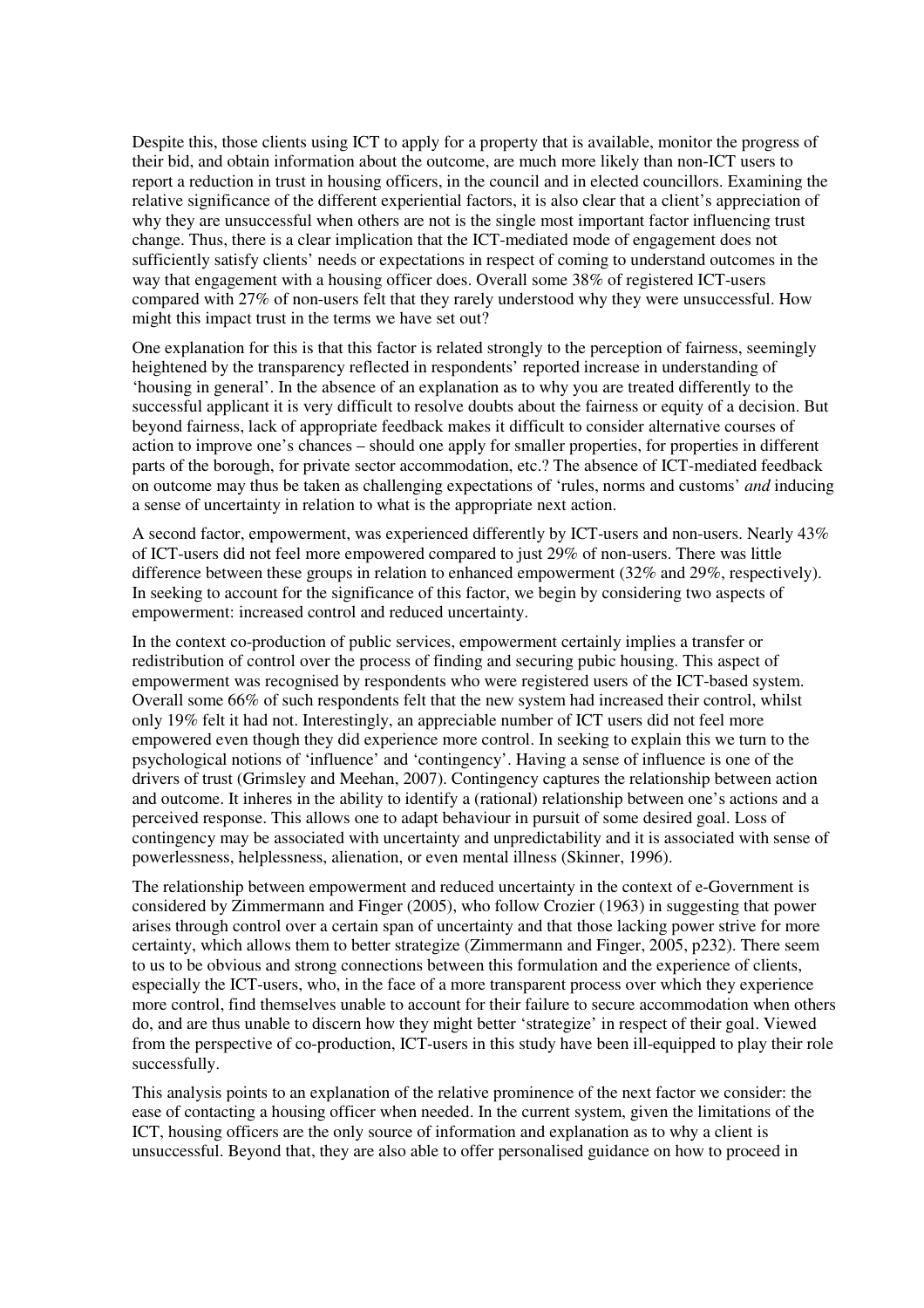future. Thus, for those clients who find it easy to contact housing officers, their experience is likely to be one which addresses precisely their greatest informational need. A high percentage of ICT-users, and especially younger people, did not find it easy to speak to a housing officer when needed (40% compared to 29% for non-users) and there was a striking difference on the proportions who found it 'very difficult', 15% compared to 6%, respectively. People who feel able to contact housing officers (partially) remit their co-productive role to the traditional agent of housing allocation.

At this stage, we perceive that for those clients whose expectations of the co-productive intentions and behaviours of the new CBL process have been met, there has been a positive effect on trust in officers, the council and elected officials, but that for those whose expectations have not been met – and especially in one specific and important regard which involves the explanation of negative outcomes – then there has been an undermining of trust. In each case, we have pointed to an interpretation that involves associates increased uncertainty in the client as to what is the next action to take and when with recognised psychological phenomena, and especially loss of contingency. When clients engage with a housing officer for guidance and advice, or perhaps even remit responsibility for action to them, then there is at least an amelioration of trust, if not an enhancement.

How might all this have come about? The tentative explanation we offer here is that many current egovernment systems are rooted in a model for e-commerce that has been imported inappropriately into e-government. In the 1990s New Public Management had placed "an inappropriate emphasis on narrow concepts of cost-efficiency and a downplaying of non-functional objectives that were difficult to measure" and the "reduction of goals to simplistic targets that lend themselves to manipulation and contrivance in their attainment" (Kelly, Mulgan, Muers, 2002). Confronted with significant centralgovernment incentives (and penalties) promoting rapid development and deployment of e-government services between 2000 and 2005, it is not surprising that off-the-shelf technologies were sought. Modern e-commerce systems are relatively well matched to the first two strategic forms of egovernment service we considered above: informational and transactional, but currently they seem illsuited to supporting the solution of complex personal and social problems. Alongside the centralgovernment incentives to deploy such systems there was an associated ideological move associated with the government's reform agenda in the public services. This move re-cast citizens as consumers and/or customers "harvesting information", "making informed choices in the market", "walking away from public services which do not command their confidence" (Milburn, 2002). It is not easy to reconcile this rhetorical enthusiasm with the reality confronting people on housing waiting lists, where, we have suggested, complex problems require effective design of co-productive systems for the desired public service outcomes. (For a recent critical account of the notion of the citizenconsumer, see Clarke et al., 2007).

### **6 CONCLUSION**

This paper has examined the effect on clients' trust when ICT is used to mediate access to a public service, in this case, public housing. Specifically, it has looked clients' reports of changed trust in local government officers, the local council as an institution, and in elected representatives. The evidence is that there is an appreciable net decrease in reported trust from users of the ICT-mediated mode of engagement and a (small) net increase in trust for those not using ICT. A number of experiential aspects appear to be key drivers of these changes in trust, the most prominent being the extent to which clients were able to appreciate why they were unsuccessful when others were not, their sense of empowerment, and the ease of contacting a housing officer when needed.

The context of this enquiry (allocation of public housing) is one of a number of public services that entail the solution of complex problems - in particular, they require the co-production of the service by both officials and clients. The factors driving change in trust have been interpreted as indicating the extent to which clients felt equipped to contribute to that co-production.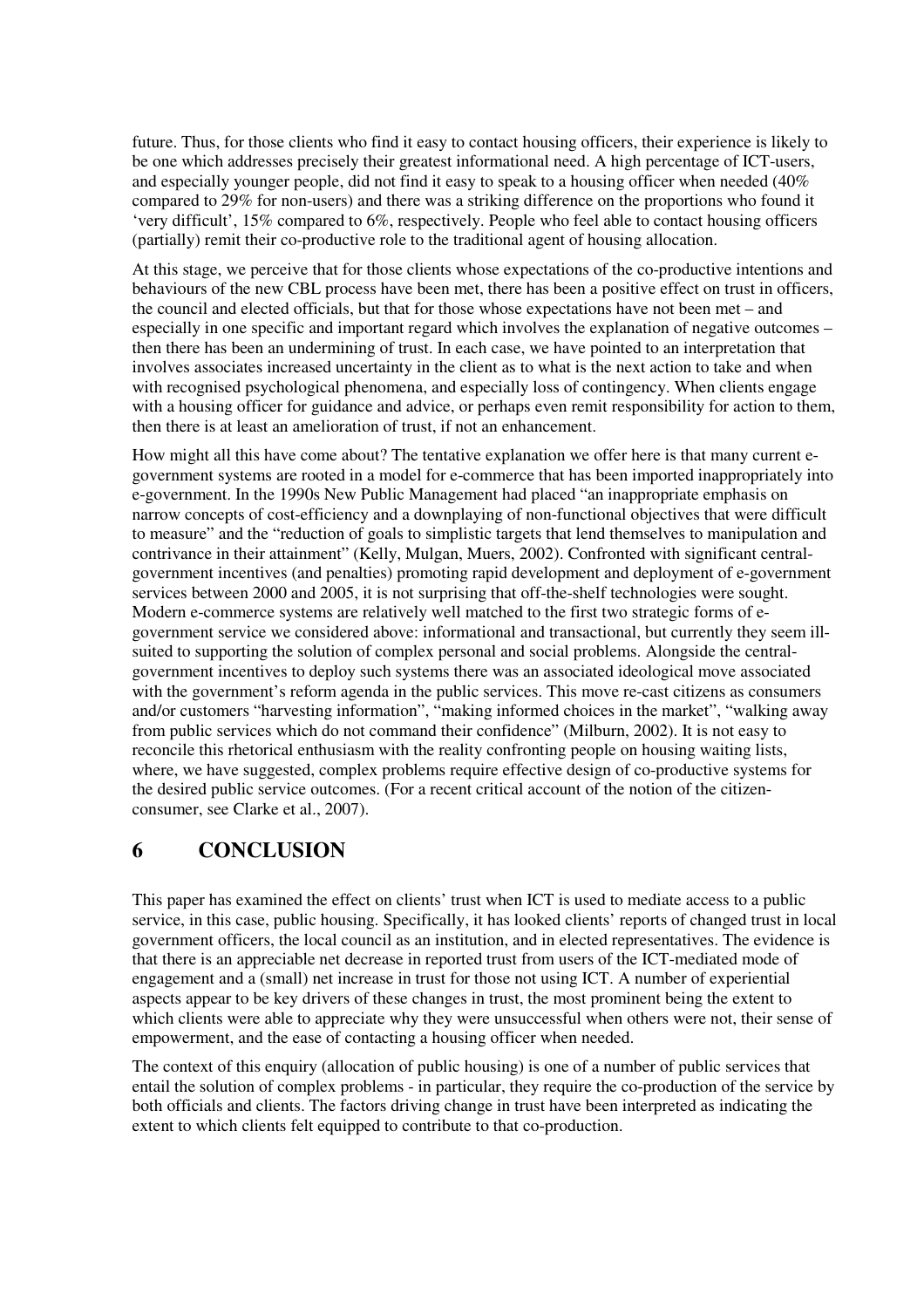We pointed to a connection between this factor and the possible diminution in a sense of personal contingency and of not knowing what appropriate strategic action at any time, as being the psychological basis for loss of trust. Perhaps ironically, this experience may have been reinforced by a sense of enhanced knowledge and transparency.

We have suggested that the an underlying issue may be that models of e-commerce that fall short of what is needed for co-productive effort in complex public service contexts have been deployed in response to central government targets for realising efficiencies from e-government investment and the related political agenda for public service reform or 'transformation'. In light of the findings of this case study, one might tentatively conclude that, though ICT-mediated approaches provide a valuable means of supporting some forms of public service provision, they cannot yet replace the role of the traditional public official when co-productive effort is required to solve complex problems. In particular, inappropriate reliance on inadequate models of interaction from e-commerce technology risks negative "spill over" effects on levels of trust – not good for the community's soul!

### References

- Burger, J.M. (1996) Negative Reactions to increases in perceived personal control. Journal of Personality and Social Psychology, Vol. 56, 549-570.
- Calnan, M. and Rowe, R. (2006) Researching trust relations in health care: Conceptual and methodological challenges – an introduction. Journal of Health Organisation and Management, 20(5), 349-358
- Clarke, J., Newman, J., Smith, N., Vidler, E. and Westmarland, L. (2007) Creating Citizen-Consumers. Sage, London.
- Cordella, A. (2007) E-government: towards the e-bureaucratic form? Journal of Information Technology 22: 265-274.
- Crozier, M. (1963). Le phenomène bureaucratique. Paris, Seuil. (cited in Zimmermann and Finger, 2005, p232)
- Dirks, K.T. and Ferrin, D.L. (2002), Journal of Applied Psychology, 87(4), p.611-628
- Dunleavy, P., Margats, H., Bastow, S. and Tinkler, J. (2005) New Public Management Is Dead—Long Live Digital-Era Governance. Journal of Public Administration Research and Theory, Vol 16, pp467-494.
- Green, G., Grimsley, M. and Stafford, B. (2005) The Dynamics of Neighbourhood Sustainability. Joseph Rowntree Foundation: York Publishing Services. (<http://www.jrf.org.uk/bookshop/eBooks/1859353045.pdf> accessed 11th May 2007).
- Grimsley, M. and Meehan, A. (2007) e-Government systems: evaluation-led design for public value and trust. European Journal of Information Systems, 16, 134-148.
- HMT (2006) Service transformation: a better service for citizens and businesses, a better deal for the taxpayer. A report for Her Majesty's Treasury prepared by Sir David Varney. Her Majesty's Treasury, London. [\(http://www.hm-treasury.gov.uk/media/53D/F2/pbr06\\_varney\\_review.pdf](http://www.hm-treasury.gov.uk/media/53D/F2/pbr06_varney_review.pdf) accessed 5th April 2007).
- Hughes, V. (2003) From Managerialism to Empowerment in Social Policy, in M. Muetzelfeldt and L. Briskman (ed.) Moving Beyond Managerialism in Human Services, Melbourne: RMIT Publishing. (cited in Cordella, 2007).
- Joshi and Moore, M. (2004) Institutionalised Co-production: Unorthodox Public Service Delivery in Challenging Environments. Journal of Development Studies, Vol.40, No.4, April 2004, pp.31 – 49.
- Kelly, G., Mulgan, G. and Muers, S. (2002) Creating Public Value: An analytical framework for public service reform. Strategy Unit discussion paper, Cabinet Office, London ([http://www.strategy.gov.uk/downloads/files/public\\_value2.pdf](http://www.strategy.gov.uk/downloads/files/public_value2.pdf) accessed 21st November 2005)

Luhmann, N. (2000) Familiarity, Confidence, Trust: Problems and Alternatives. In D. Gambetta (ed.) Trust: Making and Breaking Cooperative Relations,

electronic edition, Department of Sociology, University of Oxford, chapter 6, pp.94-107.